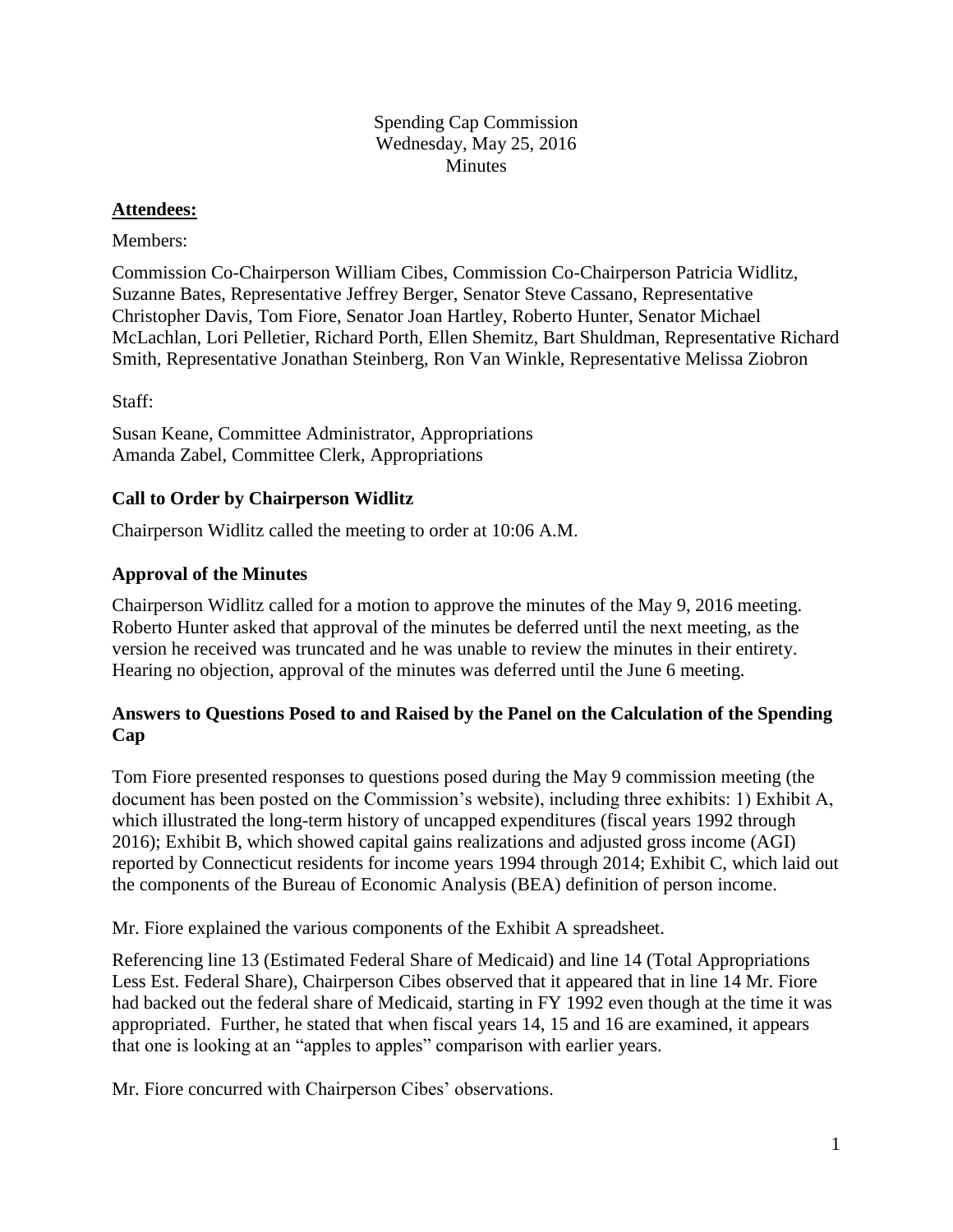With regard to exempting the statutory grants to distressed municipalities from the spending cap, Mr. Fiore reminded members of Spencer Cain's remarks at the May 9 meeting regarding the impact of certain exemptions on the capped growth rate. He directed members' attention to the compound growth rate for the "distressed municipalities" grants, which is 3.3%, less than the capped growth rate. Mr. Fiore stated that had there been a more liberal interpretation of expenditures, it might have been wise to include the grants as capped items, as these grants would have been permitted to grow at a 4.3% growth rate on \$1.6 billion in expenditures, instead of the actual 3.3%.

Chairperson Cibes remarked that the Mr. Fiore's presentation illustrates that the spending cap has been pretty effective. He noted that news stories and opinion pieces in recent weeks have claimed that state spending has grown at a profligate rate or that spending has gone wild. He expressed his personal opinion that spending has not gone wild and has stayed within the statutory cap. He asked Mr. Fiore if that was a fair observation.

Mr. Fiore replied that it was a fair observation. He stated that in addition to the spending cap, the state has experienced bouts of decreased revenue, which combined have kept the growth rate to approximately 4.3%.

Ellen Shemitz shared that her predecessor at CT Voices for Children, Shelley Geballe, wrote a primer on the spending cap, where she looked at the average annual growth in appropriated spending prior to instituting the spending cap. Mr. Geballe found that, in the four years prior to the adoption of the spending cap (between 1987 and 1991), the growth rate was 10.8% per year. Further, Ms. Geballe found that between 1979 and 1993, state spending grew at an average rate of 9.6%. Ms. Shemitz stated that Ms. Geballe's figures seem to indicate that the spending cap cut the growth rate by over half. She asked Mr. Fiore if that was consistent with his understanding of the impact of the cap.

Mr. Fiore responded that he would have to verify those numbers. OPM has an exhibit that shows that the rate of growth was much higher before the spending cap came online.

Mr. Shuldman asked how much the state would have saved if a growth rate of 2.39% (using the lesser of CPI and personal income measure) had been applied versus the 4.33% growth rate as currently calculated. In addition, he asked about the treatment of pension and debt obligations and the impact of having those items outside the cap.

Mr. Fiore responded that the budget would be about \$13 billion if the rate of inflation had been used versus \$19 billion. With regard to pension and debt obligations, Mr. Fiore shared that the adopted FY 16 budget was only approximately \$25 million under the cap, so the budget would have been over the cap had the exemption not been enacted.

Suzanne Bates remarked that it appears that capped expenditures are growing at a slower rate than uncapped expenditures. Given how much is being moved to the uncapped category and the rate of growth of uncapped expenditures, she asked Mr. Fiore if he would still say that the budget is growing at a slower rate.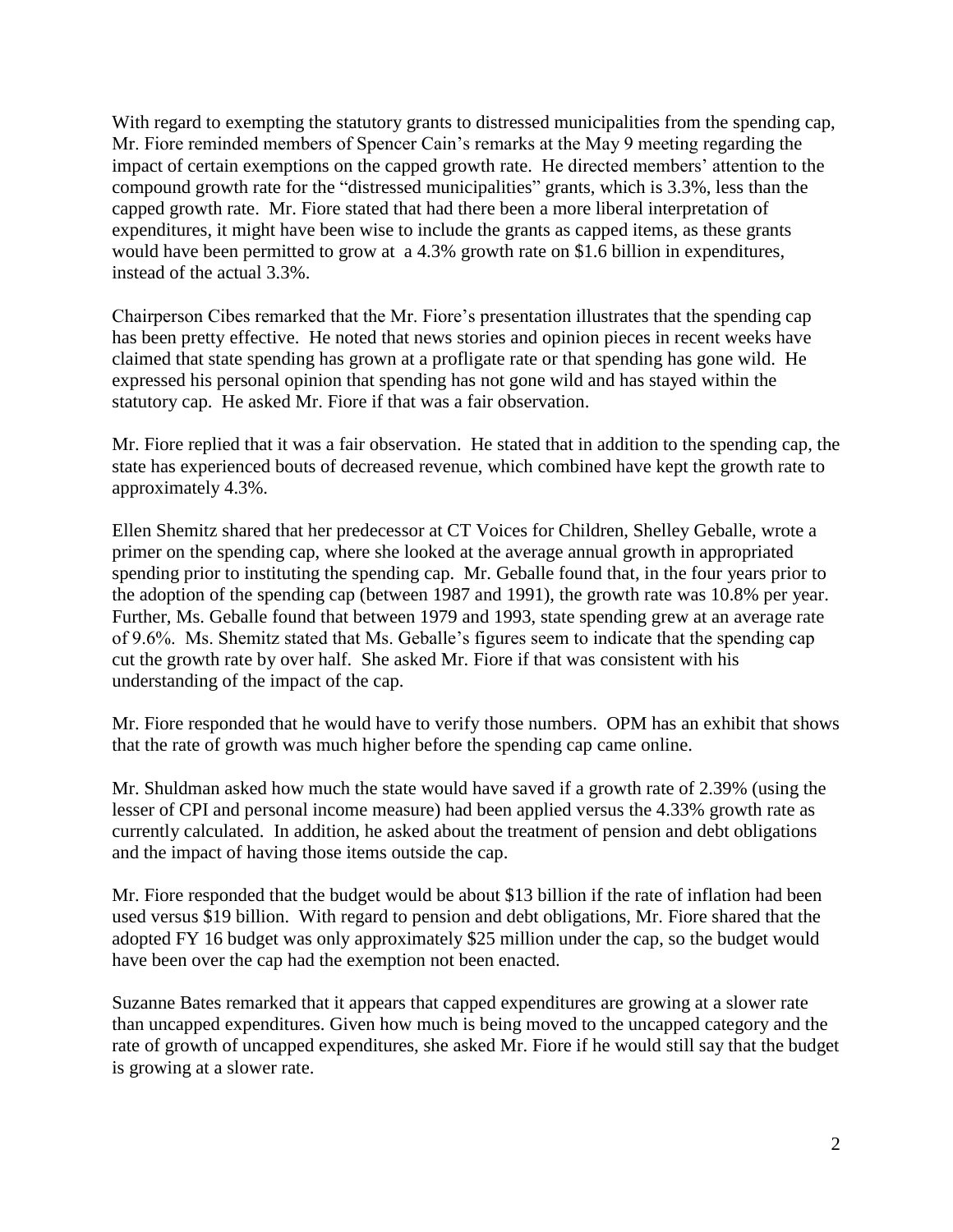Mr. Fiore replied that the recently passed budget has a growth rate of approximately six-tenths of 1%, all funds, over the prior year. He hasn't looked at the rates of growth for uncapped expenditures versus capped expenditures. However, the overall rate of growth is very low.

Ms. Bates remarked that overall, the growth of uncapped expenditures has been significant. She sought clarification on how the pension unfunded liabilities are reflected in Mr. Fiore's spreadsheet.

Mr. Fiore responded that the spreadsheet shows the SERS/TERS unfunded liabilities as uncapped in FY 16, resulting in the 6.12% compound annual growth rate (CAGR) in column 26. The calculation was then adjusted to remove the \$1.8 billion (as it was considered uncapped for only one year of the 25 years reflected), which resulted in an adjusted CAGR of 4.49% as shown in column 27. Further, he stated that pension expenditures have been growing at a greater rate than the budget. Should pension expenditures remain uncapped, he believes that growth will keep an upward pressure on the uncapped growth rate.

Ms. Bates then asked for clarification on how Medicaid is reflected in the spreadsheet.

Mr. Fiore responded that the growth in the state share of Medicaid is captured in line 6, column 27. OPM backed out \$640 million (the federal share of Medicaid) from the FY 1992 base (see line 13, column 1), which resulted in the 4.38% CAGR reflected in column 27 (the cumulative annual growth rate in "total appropriations less est. federal share" (line 14), as shown in line 14, column 26, which is also shown on line 6, column 27).

Rep. Smith remarked that excluding items from the cap seems to defeat the purpose of the cap. He asked Mr. Fiore to share his thoughts on the issue.

Mr. Fiore replied that in the end, everything needs to be funded from the resources of the General Fund. Regardless of whether items are under the cap or outside the cap, items need to be paid for by the receipts the state has.

Rep. Smith stated that in his mind, if the cap is not acknowledged, then the issue is being avoided.

Mr. Fiore responded that to some extent, Rep. Smith's position was true. He pointed out that the state budget still has to be in balance based on all appropriated funds. Therefore, there are actually two limitations on spending – the expenditure cap and available resources.

Rep. Smith urged the commission be mindful during its deliberations that if the state is going to have a spending cap, it should have a real spending cap, not one that creates exceptions.

Bert Hunter asked Mr. Fiore if FY 16 was the first year the state addressed its unfunded liability issue, and if it wasn't, where are the unfunded liabilities addressed in the numbers presented.

Mr. Fiore responded that the state has been addressing its unfunded liabilities for years, however not to the level they should have been funded. Fiscal year 2016 was the first year that the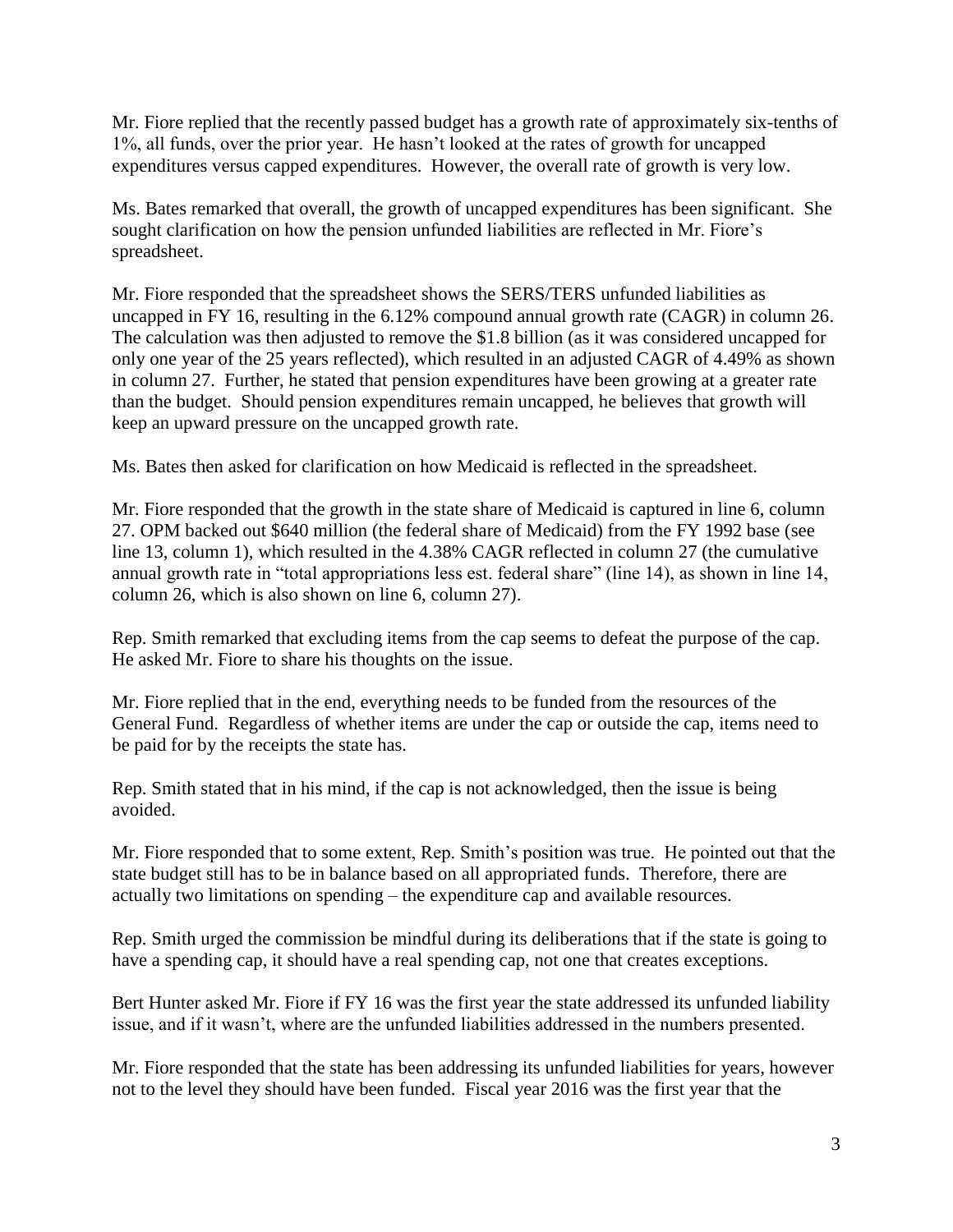unfunded portion of the pension payments was exempted from the cap. He believes that the pension payments in FY 16 were \$2.4 billion and the \$1.8 billion is the underfunded portion. Mr. Fiore offered to provide data on the unfunded liability going back several years. Mr. Hunter replied that it would be helpful to see that data, and an analysis of what it would have looked like if the unfunded liabilities had been exempted over a series of years. He shared that he is gathering information to examine the issue of exceptions to the spending cap, particularly those items that are highly variable. He cited the fluctuations in debt service and the variations of the assumed rate of return on unfunded pension liabilities as variables that could have an unintended impact on the rest of the state budget. He thanked Mr. Fiore for his willingness to produce the requested data.

Chairperson Widlitz observed that, if all was in balance and liabilities has been paid as they were incurred, the commission would be having a very different discussion. The question of what should be exempted from the cap and what should be under the cap is the "push and pull" the commission is facing. She believes that moving all expenditures under the spending cap would result in a dysfunctional state government, with the state unable to provide necessary services. In her view, the dilemma faced by the commission is how to fashion a reasonable cap that doesn't strangle the state. She remarked that it won't be an easy task.

Rep. Steinberg concurred with Ms. Widlitz's observations. He believes that the state's failure to meet its obligations over the years is egregious and has created an anomalous circumstance that has taken the state beyond the typical balance of revenue and spending. He agreed with Ms. Widlitz's view that putting everything under the cap would strangle the state's ability to operate. However, he shared that he finds it difficult to accept the concept of a bifurcated cap definition to deal with the pension anomaly. Rep. Steinberg sees the struggle as being how to create a spending cap for the long term that also recognizes the anomalous circumstances; however, he's not sure if the current structure would allow for what commission needs to do. He believes that it is part of the commission's charge to help government "get to the other side" of its failure to pay its obligations.

Rep. Smith stated that he would agree with Ms. Widlitz and Rep. Steinberg's observations regarding the great difficulty that would result in moving items back under the cap immediately. However, he believes that there has to be a way to phase in returning items back under the cap so that funds are accounted for. Even if the process takes several years, he believes it is one that should be undertaken.

Bart Shuldman asked Mr. Fiore if the numbers presented showed the pension payments made, not including the ARC.

Mr. Fiore replied that the exhibit, in line 4, column 25, shows the unfunded piece only. Further, he stated that the state has been making the total ARC payment for the state employees' retirement fund since 2011 or 2012, and the teachers' retirement fund ARC payment since 2008 or 2009.

Mr. Shuldman then asked Mr. Fiore to confirm that the state employees' pension fund was 42% funded.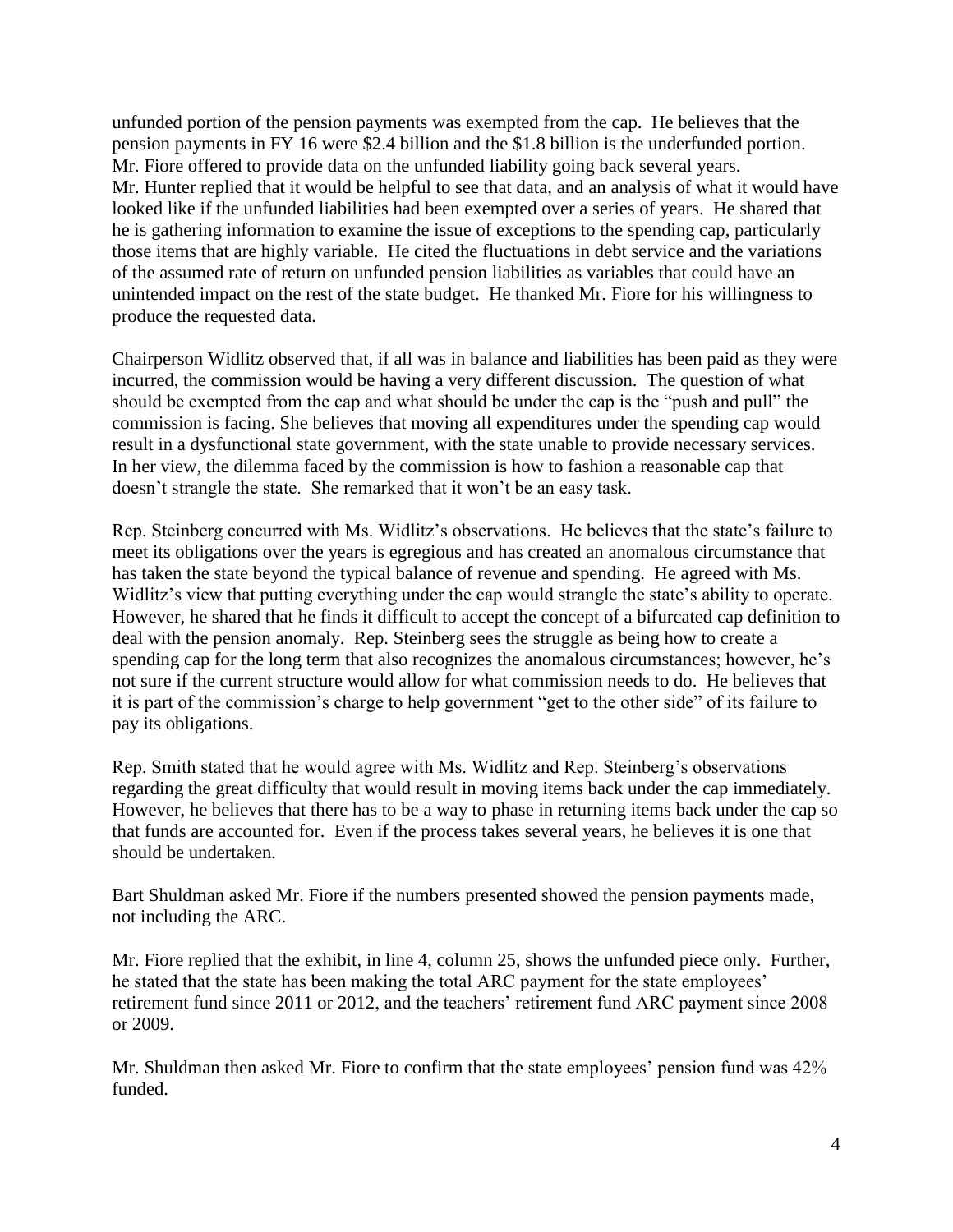Mr. Fiore confirmed the percentage, and shared that the teachers' pension fund is funded in the  $50's$ .

Mr. Shuldman asked, if the state is paying the ARC currently, what level of funding should be reflected for the pension plan.

Mr. Fiore replied that long term projections show the plan being funded at 100% by about 2032. He shared that a lot of the improvement takes place in the last five years. The Governor had commissioned a Boston College study, which called for a plan to flatten out the curve.

Mr. Shuldman asked if the state's debt had recently been downgraded.

Mr. Fiore replied that it had, by two rating agencies.

Mr. Shuldman asked Mr. Fiore to share his thoughts on putting all the pension-related expenses under the spending cap so that all state expenditures were accounted for in one place, thereby identifying the level of revenue needed.

Mr. Fiore responded that the answer depends on the commission's perspective regarding the treatment of pension items. The decision was made to take the unfunded pension liability outside the cap not only because it is a fast growing item, but there was a recognition that the state does want to fund its long term obligations and those obligations are like a debt component in the state budget.

Mr. Shuldman inquired as to how the items outside the cap are funded.

Mr. Fiore replied that they are funded through the resources of the General Fund. He reminded commission members that the restrictions on spending are twofold – the expenditure cap calculation and available revenue.

Mr. Shuldman questioned if the rating agencies were looking at the unfunded liability being outside the cap and growing, as well as the state's borrowing and the decline in revenue.

Mr. Fiore offered that the rating agencies look at a number of factors. One of the attributes the agencies ascribe to Connecticut is that the pensions systems have been funded, although not at a ratio the agencies would like to see. Further, he shared that the two agencies that gave the state downgrades did comment favorably on the FY 17 budget and the structural changes that were made. However, the agencies view the state's Rainy Day Fund as not being sufficiently funded.

Lastly, Mr. Shuldman asked if in the FY 17 budget, all the savings are known or is some to be determined.

Mr. Fiore replied that there is a targeted amount of savings that the Governor and OPM need to realize. OPM is working on the plan to achieve those savings. He can provide that figure to commission members.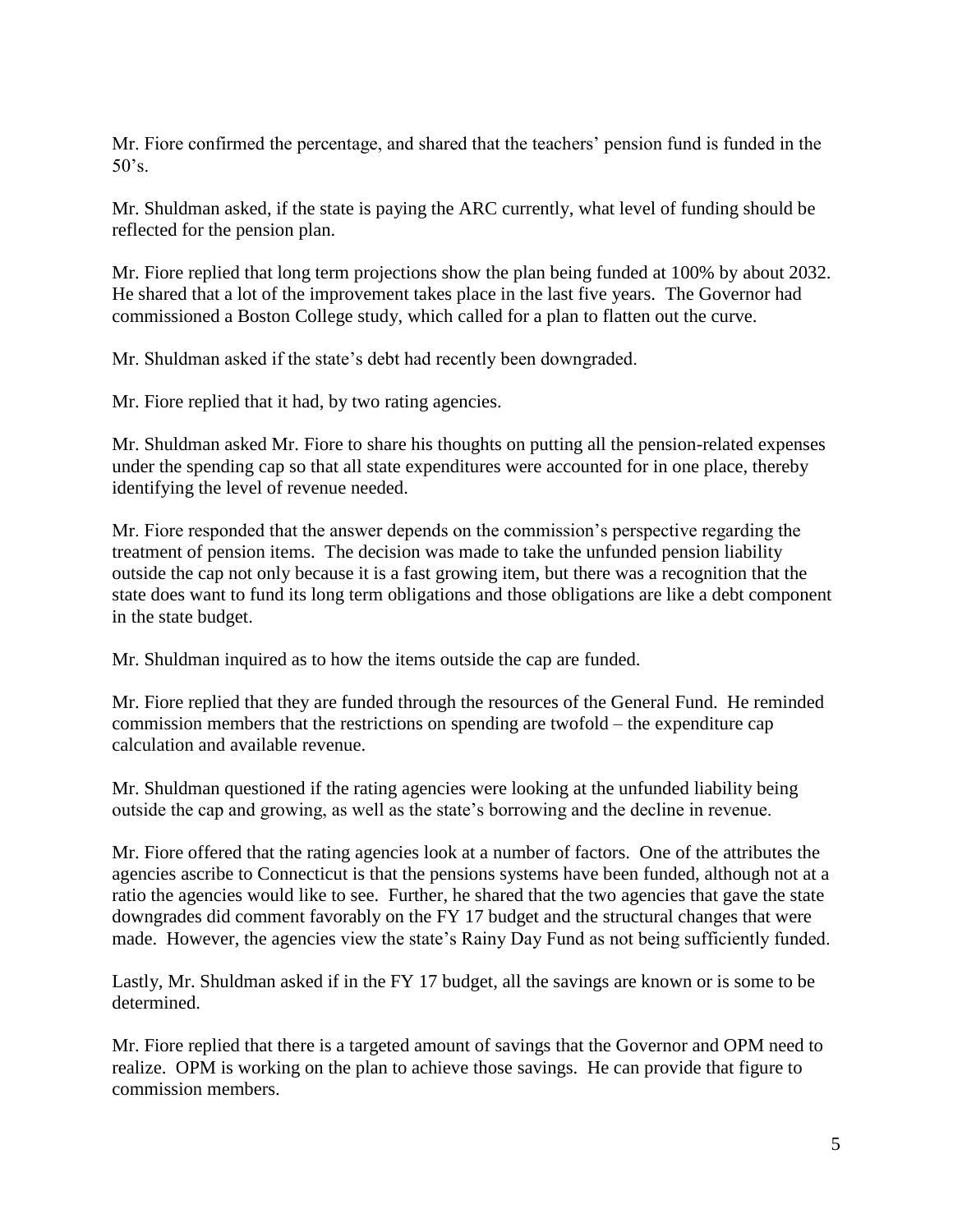Chairperson Cibes pointed out to members that whether or not the unfunded liability is reflected under the spending cap or outside the cap, it is and has been funded over the years in an appropriations line. He added that the unfunded liability had consistently been included under the spending cap until Fiscal Year 16.

Mr. Cibes then spoke to the issue of payments made to the state employees' pension fund. He observed that the state promised retirees a certain amount of money; however, a number of collective bargaining agreements over the years allowed for reduced payments to the fund. Further, the accrued liability for current employees if far less than that for employees who have served over 30 years and are in Tier I. He shared that in many years in the 1990's and 2000's the state failed to pay the required payment to the pension system, a practice frowned upon by rating agencies. He stated that the state owes this money, has failed to pay it, and must now find a way to do so, as the state owes it to retirees to make them whole.

Mr. Cibes sought clarification regarding the "annual required contribution" and "normal costs." He asked Mr. Fiore if the "annual required contribution" includes the payment that is required for past pension and normal cost, or does the annual required contribution only refer to the normal costs for each year for current employees.

Mr. Fiore replied that he was referring to normal cost and past service liability.

Mr. Cibes then asked Mr. Fiore if normal cost generates enough money so the state will not experience an unfunded liability for current employees.

Mr. Fiore responded that Mr. Cibes was correct - that is the actuarial theory and should work out to that end.

Mr. Cibes shared that he feels it seems fair to include the normal cost under the cap, as it changes with collective bargaining agreements and it is far less than the total annual required contribution, which includes the past service liability. Further, he remarked that he believes the past service liability is an evidence of indebtedness and the General Assembly was right to consider it as such. He observed that bond rating agencies and the Governmental Standards Accounting Board regard past service liability as debt, and that the teachers' retirement system, by taking a pension obligation bond, converted a portion of its past service liability to an explicit debt service obligation.

Ellen Shemitz sought clarification regarding removing the unfunded liability from the cap. She asked Mr. Fiore to confirm that when the \$1.8 billion was taken out from under the cap there was a substantial rebasing, so that rather than creating \$1.8 billion in growth room, the growth allowed was in the hundreds of millions.

Mr. Fiore replied that Ms. Shemitz was correct.

Rep. Ziobron thanked Mr. Fiore for the data he produced for the commission. She stated that the commission had not yet discussed a concern of hers – the amount of intercepts and bonding for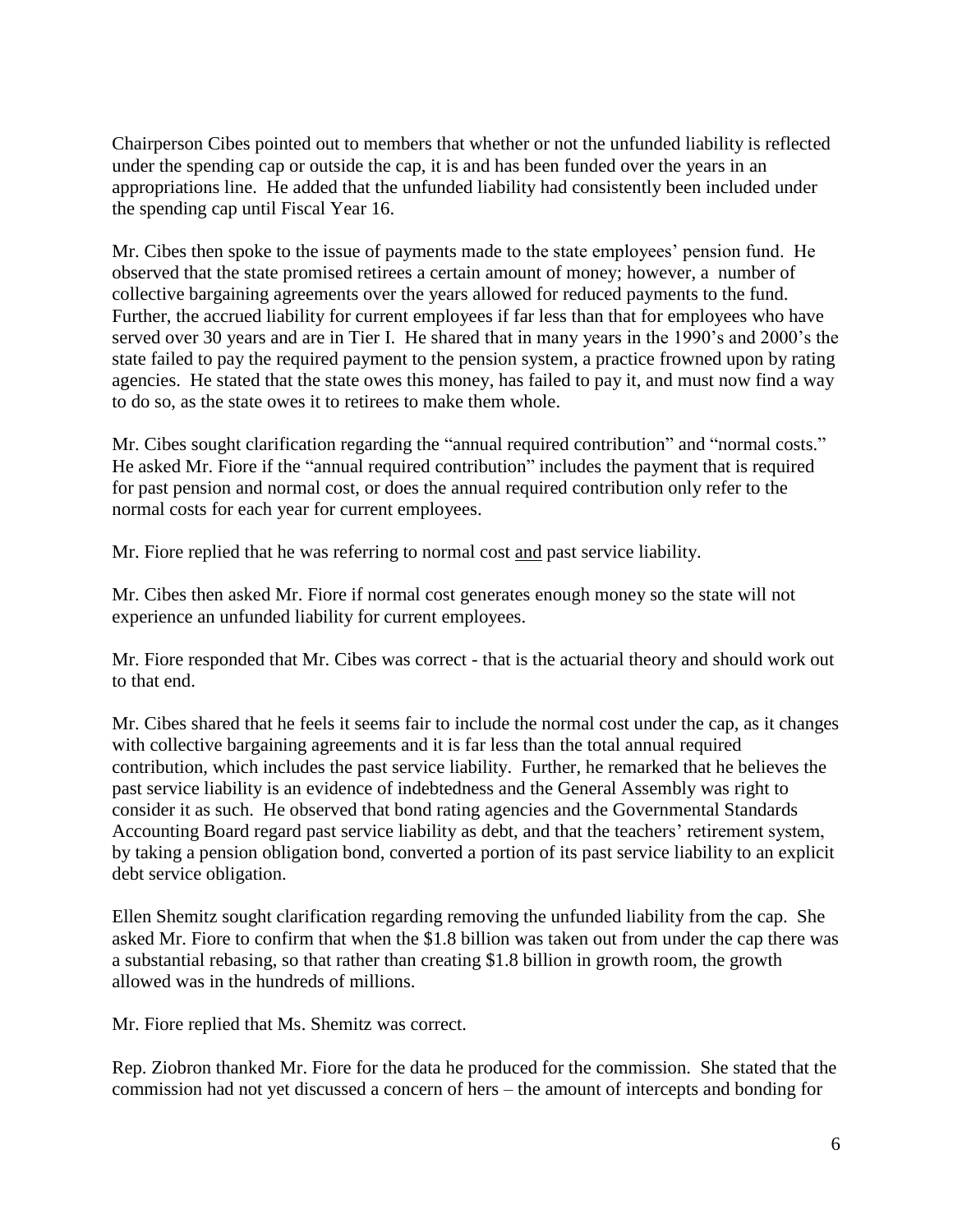programs that were previously appropriated. She asked Mr. Fiore if he could provide data on what the total is for those items.

Mr. Fiore replied that he could produce that data, but it would take some time. He cited CT-N as an example of an item funded through a revenue intercept that could be funded through the General Fund, and Town Aid Road as a program that had previously been funded through the budget that was now funded through bonding.

Rep. Ziobron commented that these funding mechanisms are why she believes taxpayers feel their dollars are not being properly stewarded. She shared that the bond package to be considered by the House of Representatives contains items that were previously appropriated. Further, she expressed her frustration that the General Assembly does not have a "ways and means" committee to craft a budget. She thanked Mr. Fiore for his willingness to gather the data she requested and told him that five years of data would be sufficient.

Chairperson Cibes supported Rep. Ziobron's request. He informed the members that the Department of Economic and Community Development (DECD) maintains a list of other offbudget items that are subsidies of various kinds, including tax credits. He shared that an organization in Washington, Good Jobs First, has developed a subsidy tracker that has drawn on the DECD data. The organization found that since 1992, a total of \$4,246,000,000 in subsidies have been given to Connecticut businesses, either through bonding or tax credits. He remarked that tax credits significantly diminish the availability of revenue to support the appropriations process. There have been 2,954 in various subsidies issued to companies in the state. The DECD data includes bonding, intercepts and tax credits.

Rep. Ziobron thanked Mr. Cibes for the information and asked that the link to DECD's website be shared with members.

Ms. Bates commented that more money will be going into the other postemployment benefits (OPEB) fund next year. She asked Mr. Fiore if that funding will be under the cap.

Mr. Fiore replied that those funds will be capped, unless the General Assembly enacts legislation taking it outside the cap.

Ms. Bates stated it appeared that the unfunded liability of the teachers' retirement system was still growing, perhaps because the discount rate is so high. She asked Mr. Fiore if this was correct.

Mr. Fiore responded that the discount rate has been lowered from 8.5% to 8% recently. That action will impact the FY 18 budget development, as the line item will have to be increased quite a bit.

Ms. Bates then asked if the unfunded liability has grown or come down since the pension obligation bond was issued.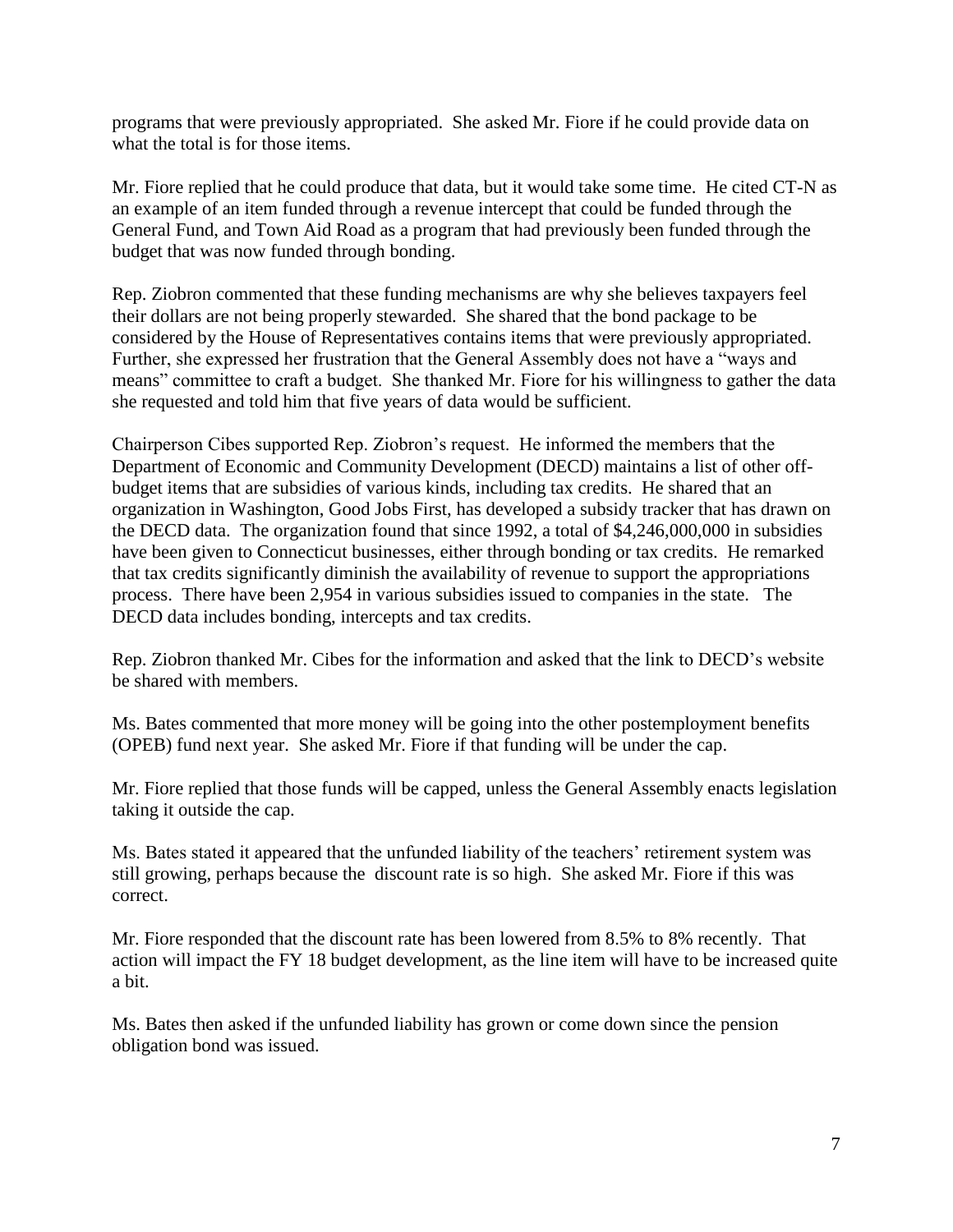Mr. Fiore replied that the funded ratio has come down, in large extent due to the stock market performance and the two major corrections experienced since 2001. The rate of return has dragged, according to Mr. Fiore. He shared that data show that the funded ratio was 70% in 2008. It dropped to a low of 55% in 2012, and was at 59% in 2014.

Mr. Fiore then presented Exhibit B, which was developed in response to a question posed at the May 9 meeting regarding a history of the capital gains realizations by Connecticut residents. He shared that capital gains are primarily paid by high net worth individuals, most of whom earn \$1 million or more. He drew members' attention to FY 2007, which was a peak year of \$21 billion in realized capital gains before the financial markets collapsed. He pointed out that the following year, capital gains fell to \$8.3 billion (a 60% drop) and \$5.1 billion in 2009. Mr. Fiore stated that this variability illustrates what the May 9 panelists discussed regarding the difficulty in forecasting capital gains. Forecasting is further complicated because the data are not complete, as it is not just a matter of how the markets are performing, but what people are doing with their money – whether or not they are holding on to their stocks. He cited another example of variability in 2000. Although the markets had started to pull back, capital gains went up due to large increases in the stock market over the preceding seven years. In 2000, people received large pools of previously unrealized capital gains.

In response to a question posed on May 9 regarding when OPM receives data, Mr. Fiore informed members that the data is generally two years behind. The 2014 data will be received in September 2016 from the Internal Revenue Services and the state Department of Revenue Services. He shared that OPM has preliminary data, but it is not very valuable as it is from people who file on April 15. Most high net worth people file their returns in October, and these are the very people on whom OPM needs the data.

Chairperson Widlitz referred to discussion at a previous meeting regarding enacted legislation that seeks to control the rollercoaster impact of capital gains. She asked Mr. Fiore to review that legislation with members again.

Mr. Fiore explained that the state will look at the estimates and finals component of the income tax, under which are most of the capital gains, and at the corporation tax, which is another volatile revenue source. To the extent that those two revenue sources exceed a certain level of a ten year average growth rate, monies will be set aside within a fiscal year and will then be deposited at the end of the fiscal year into the Rainy Day Fund. The legislation will go into effect in 2020.

Mr. Shuldman wondered if it would be better to put the monies toward the pension funds, rather than the Rainy Day Fund.

Mr. Fiore replied that OPM staff debate that issue on an on-going basis. He offered that there would be trade-offs to each approach. If the monies were put toward the pension funds, they would yield the assumed actuarial return rate of 8%. If the monies go to the Budget Reserve Fund, they would be used for the state's daily cash needs or would be invested in much shorter term investments, which have lower rates of return. However, he informed the members that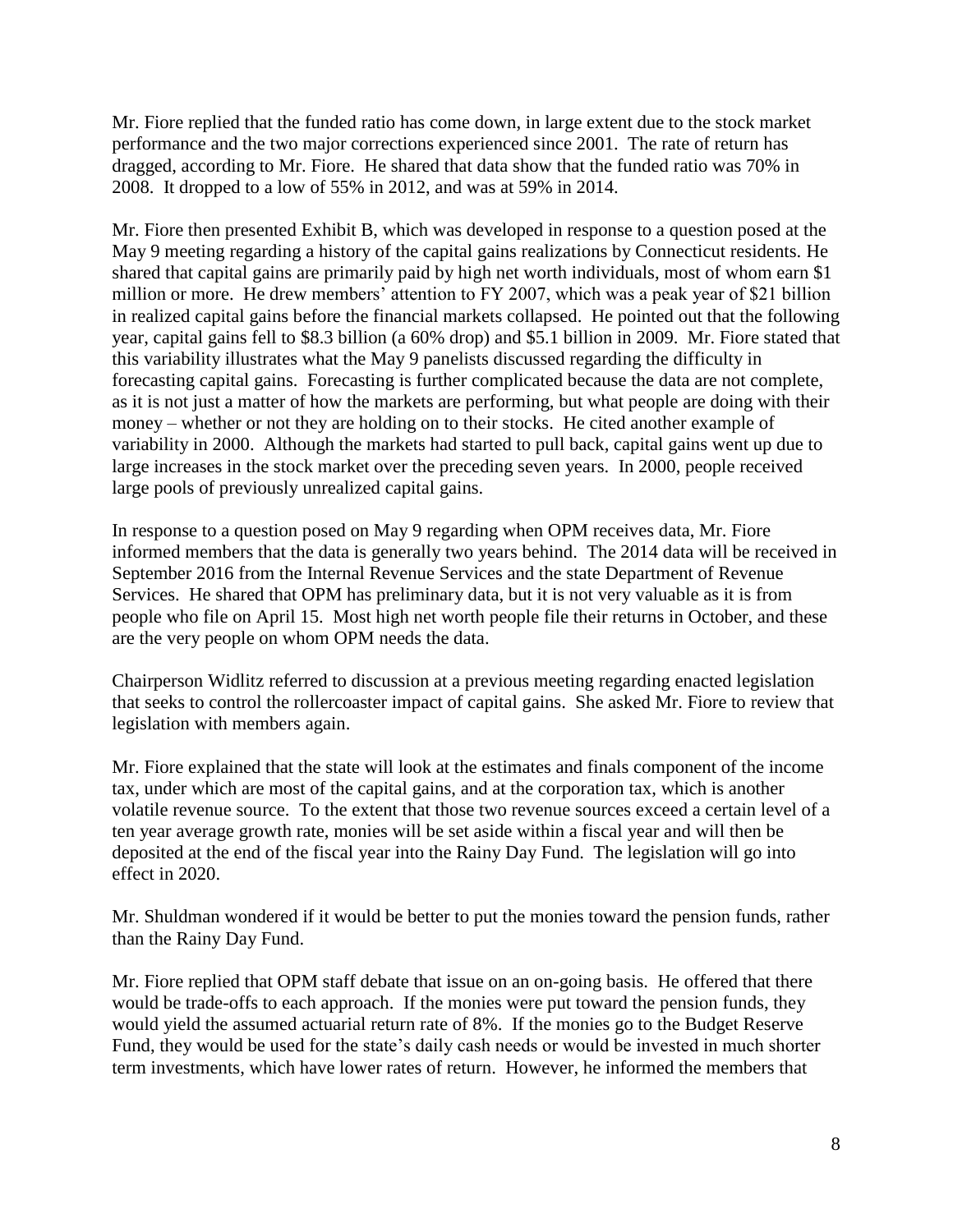rating agencies have cited Connecticut's low level of funding in the Rainy Day Fund, and would prefer that the state have the flexibility to respond to needs during a recession.

Mr. Shuldman asked if the process had to be so concrete. He wondered if there could be flexibility to put monies into the pension system when times were particularly good, and to address the Rainy Day Fund after the pension systems were addressed.

Mr. Fiore replied that one of the benefits of the spending cap language is that it has allowed governors to issue a declaration regarding the use of surplus funds. While the pensions were not addressed, cash was used to pay for items that otherwise would have been bonded, like school construction.

Chairperson Cibes remarked that such flexibility could be accomplished through general legislation, with a majority vote process, rather than through a provision of the spending cap, which would require a three-fifths vote.

Ms. Shemitz asked hypothetically if there should be an exceptional year that yielded additional revenue, wouldn't the unfunded liability need to be outside the cap in order to make an additional appropriation toward the pension funds. Otherwise, should the unfunded liability be under the cap, the growth in a particular year might not allow for the additional appropriation.

Mr. Fiore responded that if there was the desire to exceed the cap to make such an additional payment, a majority vote would be required.

Ms. Shemitz remarked that if the commission were to define the spending cap in a restrictive manner, it would prevent the kind of proactive response to the markets in order to correct past mistakes, as had been discussed by members.

Mr. Fiore concurred with Ms. Shemitz's remarks.

Rep. Ziobron pursued the pension fund scenario that had been discussed by other members. She asked if there was an executive branch process that would allow for additional monies to be put toward pension liabilities, while retaining a restrictive spending cap definition.

Mr. Fiore replied that General Assembly would need to enact legislation. The executive branch could not take action on its own.

Ms. Bates remarked that having a Budget Reserve Fund provides protection from having to make deep cuts during a recession, while allowing the state to make pension payments at a steadier rate. She referenced the provision in last year's Budget Reserve Fund legislation that funnels money into the pension fund once a certain threshold has been reached, thereby providing a mechanism to address the pension fund over time. She commented that it will take a while for the state to have such a robust Budget Reserve Fund.

Chairperson Cibes pointed out the additional columns in Exhibit B, which deal with the federal AGI. That data speak to the question that had been posed at an earlier meeting regarding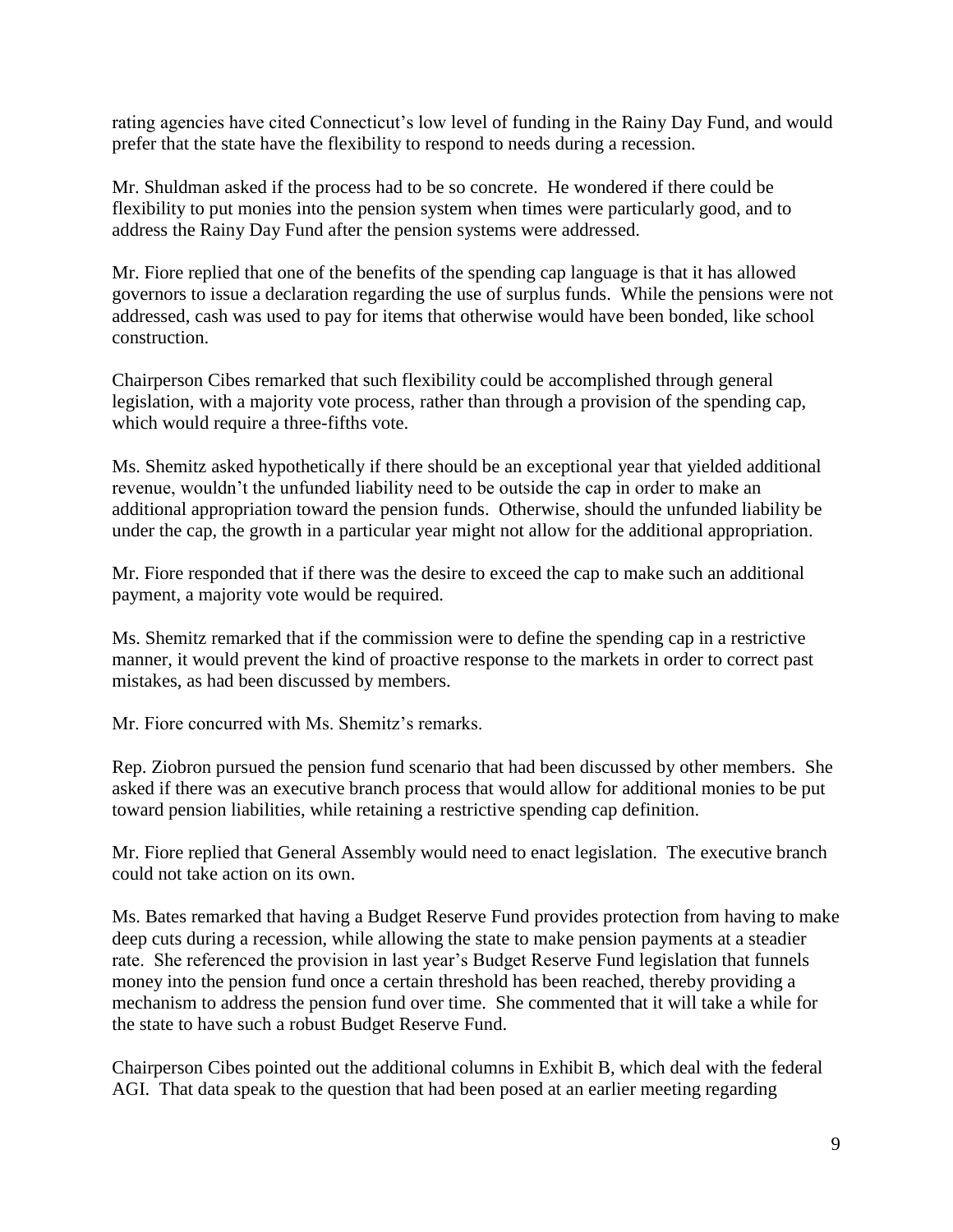whether AGI is a better measure than personal income. Mr. Cibes suggested that the commission will need to discuss that question in greater detail at a future meeting. In the meantime, he advised members that Exhibit B shows how AGI had changed and that AGI includes realized capital gains.

Mr. Fiore explained the other components of the chart. Federal AGI is transferred from a resident's federal 1040 return to the CT return, where some adjustments (both positive and negative) will be made. On the addition side, municipal bond interest income is the largest adjustment, as Connecticut does not exempt such income from other states. On the subtraction side, Mr. Fiore explained that the largest adjustment (about 60%) is on Social Security, as it is treated very favorably on the state level.

Referring to the CT AGI column, Mr. Fiore pointed out that AGI peaked in 2007 at \$158 billion, then dropped in 2008 to \$140 billion, a decline of \$18.2 billion, with capital gains accounting for \$12.7 billion of the \$18.2 billion. He pointed out that the following year, CT AGI dropped to \$129 billion; that was the year CT started losing jobs. By the bottom of the recession, the state lost approximately 119,000 jobs.

Mr. Fiore then reviewed Exhibit C, which addressed the question of what is included in the definition of personal income. He explained that the definitions presented in Exhibit C are from the Bureau of Economic Analysis. In 2014, CT personal income totaled \$233 billion versus \$161 billion in AGI. Mr. Fiore stated that there are factors that account for the wide spread, one being that the federal government makes an imputed calculation for the value of a person's home as if that person were renting it. He cited additional factors including the employer contributions for healthcare and pensions, which are included in the BEA definition of personal income.

Chairperson Widlitz commented that she had not been aware of the imputed calculation and found it quite interesting.

Mr. Fiore explained that the imputed calculation for the value of a home is a non-cash component that doesn't show up on a tax return. The BEA believes it should be included in personal income. He stated that doing so, however, is a drawback when looking at what is received in tax receipts by DRS.

Chairperson Cibes remarked that as the commission delves more deeply into personal income at future meetings, the commission must keep in mind that imputed net rental income is not part of the revenue base, nor are employer contributions for healthcare and personal income. He believes that those factors illustrate the downside to using personal income as a measure.

Hearing no further questions, Chairperson Widlitz thanked Mr. Fiore for his presentation.

Chairperson Widlitz called upon Michael Murphy and Chris Wetzel from OFA to present the Revised FY 17 Statutory Spending Cap Calculation, which had been requested at the May 9 meeting.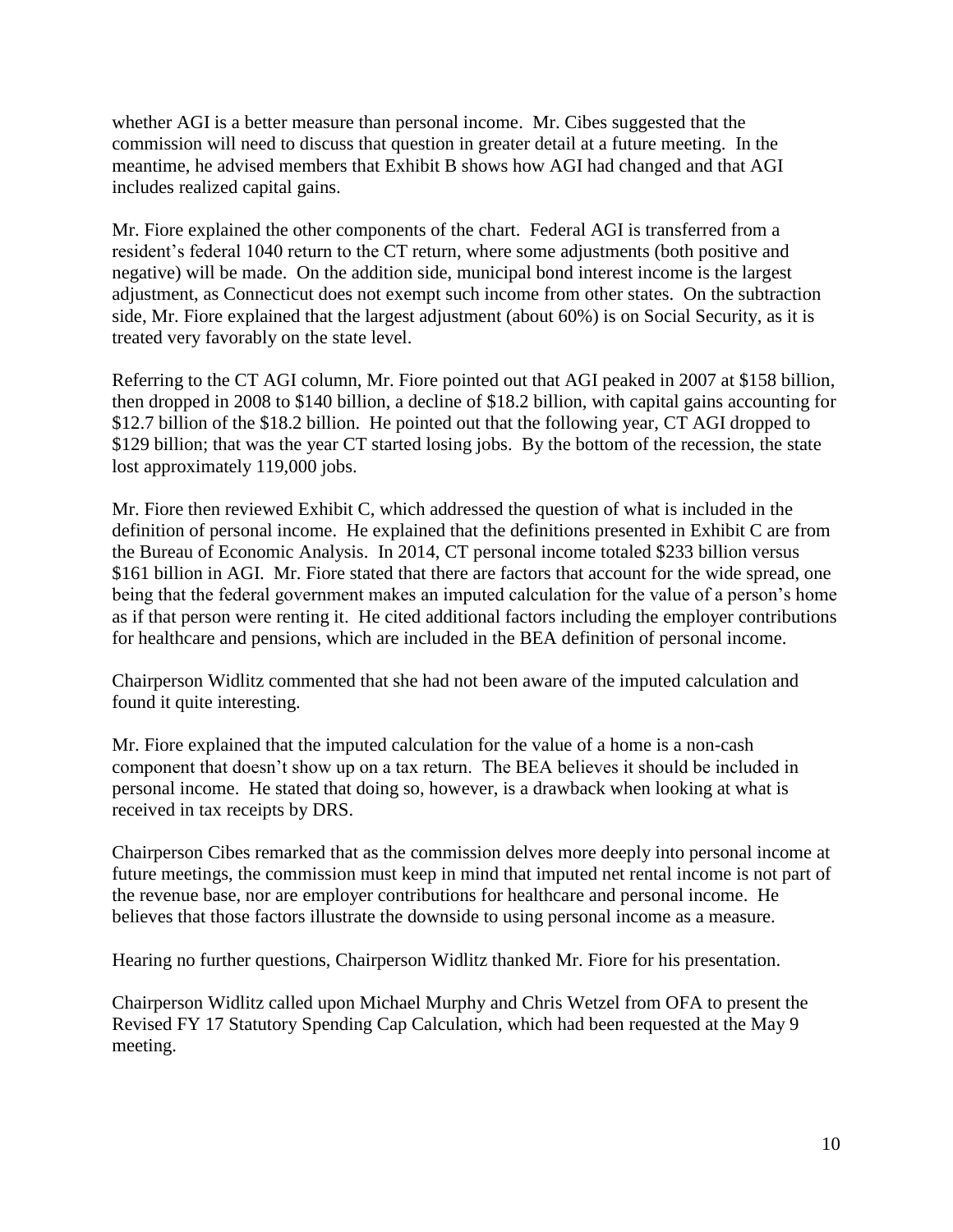Chairperson Cibes observed that the final budget is well below the spending cap (\$613 million), as anticipated.

Chris Wetzel reviewed the revised calculations. He pointed out that the FY 16 calculation was changed based on deficiency appropriations and a revised debt service level.

Rep. Ziobron asked if the spending cap calculation for FY 16 would be impacted should there be the need to transfer dollars from the Rainy Day Fund to cover a deficit.

Mr. Wetzel replied that, as transfers from the Rainy Day Fund are exempt under the statutory cap definition, the FY 16 cap calculation would not be impacted.

Rep. Ziobron had asked at a previous meeting how the definition of distressed municipalities is developed and by whom at DECD. She repeated her request for that information

Mr. Wetzel confirmed that DECD manages that information, but he does not know who specifically at DECD is in charge of the process. He referenced the link to the DECD website cited in a previous OPM document.

Rep. Ziobron referenced the note on the spending cap calculation document regarding the adjustment in FY 17 to reflect new distressed municipalities. She asked Mr. Wetzel to identify the changes.

Mr. Wetzel replied that he did not have the details with him regarding which municipalities stayed on the list and which municipalities were added or dropped off. He did share that the note referred to OFA's practice to rebase the calculation based on the latest data should any changes be made to the list of distressed municipalities.

Rep. Ziobron asked the administrator to send the link to the DECD distressed municipalities website to commission members.

Ms. Bates asked had the unfunded pension liability been included under the cap in FY 16, would expenditures have been over the cap.

Mr. Wetzel replied that they would have.

Mr. Shuldman asked how revenue projections factor into the process.

Mr. Wetzel explained that revenue projections are part of the consensus revenue process conducted jointly by OFA and OPM. Regarding out year projections for the spending cap, Mr. Wetzel explained that OFA looks at the current services projections for future budgets, including statutorily required adjustments to current levels of funding and inflationary adjustments, on an account by account basis. That data is run through a formula to project spending cap levels for future budgets. He shared that in OFA's most recent projections, the FY 18 budget would be under the cap, while the FY 19 and 20 budgets would be slightly over the cap.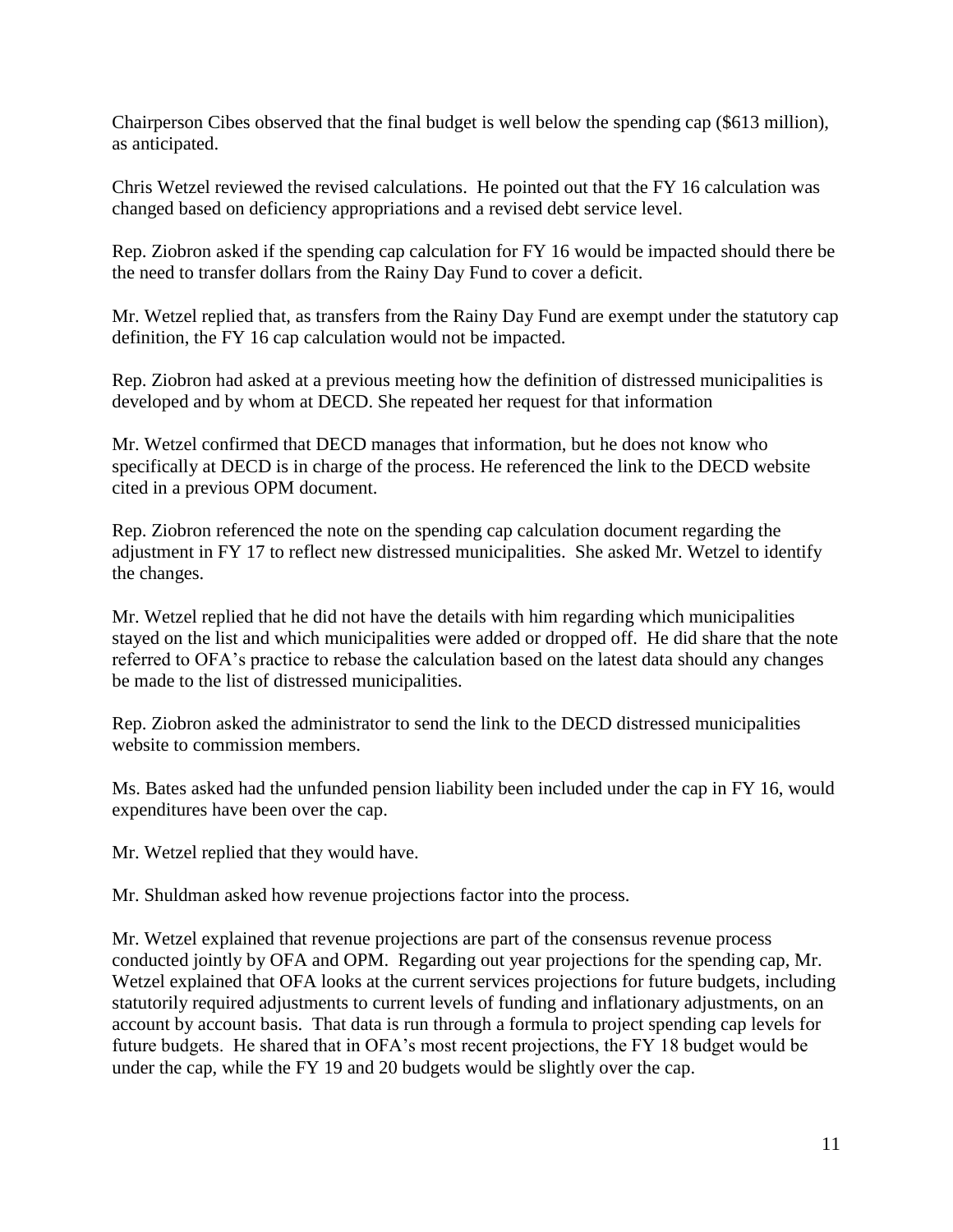Mr. Shuldman remarked that FY 16 revenues were significantly below the projections. He asked how revenue and growth rates are calculated.

Michael Murphy explained that OFA is constantly reviewing the current year revenues and that projected revenues for the out years are also being reviewed. OFA looks at the current year revenues and adopts growth rates for each revenue stream. He shared that OFA has adopted an assumed growth rate overall of 2.8%, which is lower than anyone in OFA can remember. He concurred with Mr. Shuldman's assessment of the FY 16 projections. Mr. Murphy informed members that the largest component of the income tax shortfall was attributable to 50 taxpayers. He stated that in either 2013 or 2014 those taxpayers' payments comprised 8% of the total income tax revenue. Such reliance on those taxpayers creates an inherent volatility. He added that there was a significant shortfall in other taxpayers' estimates and finals, and that withholding growth was less than expected. Mr. Murphy referenced the November Fiscal Accountability report, in which the projected expenditure growth matched the projected revenue growth. He stated that revenue growth has been consistently less than projected, even before fiscal year 16. OFA is considering a new methodology for projections, which if adopted would be reflected in the November report.

Rep. Smith referenced an earlier discussion regarding the potential for a phase-in of returning items back under the cap. He asked Mr. Murphy if there was a process for a phase-in that would be workable.

Mr. Murphy responded that such a process would be a policy decision by the legislature. He stated that OFA would use any inputs directed by the General Assembly.

Chairperson Widlitz commented that, while it was tempting to ask for OFA's opinion given their expertise, it was the responsibility of the legislature to develop policy and for OFA to do its best to implement policy.

Hearing no further questions, Chairperson Widlitz introduced Daniel Kennedy, a former senior economist at the Department of Labor (retired) and an adjunct professor of economics at the University of Connecticut. Mr. Kennedy was invited to give a presentation on the measurement of the changes in price level, inflation and deflation (Mr. Kennedy's PowerPoint presentation, "Spending Cap Considerations Related to Consumer Price Indexes" is on the Commission's website).

Following Mr. Kennedy's presentation, Chairperson Cibes remarked that the commission wants to look at the "basket of goods and services" that government purchases. He remarked that both the Consumer Price Index (CPI) and the Personal Consumption Expenditures (PCE) tend to measure the "basket of goods" purchased by consumers. He asked Mr. Kennedy if there is a measure of inflation on the "basket of goods" purchased by government or alternatively, which measure – CPI or PCE – is closest.

Mr. Kennedy responded he is not aware of such a measure. He added that CPI, and perhaps PCE, try to measure some of the public goods that are consumed by consumers, but not by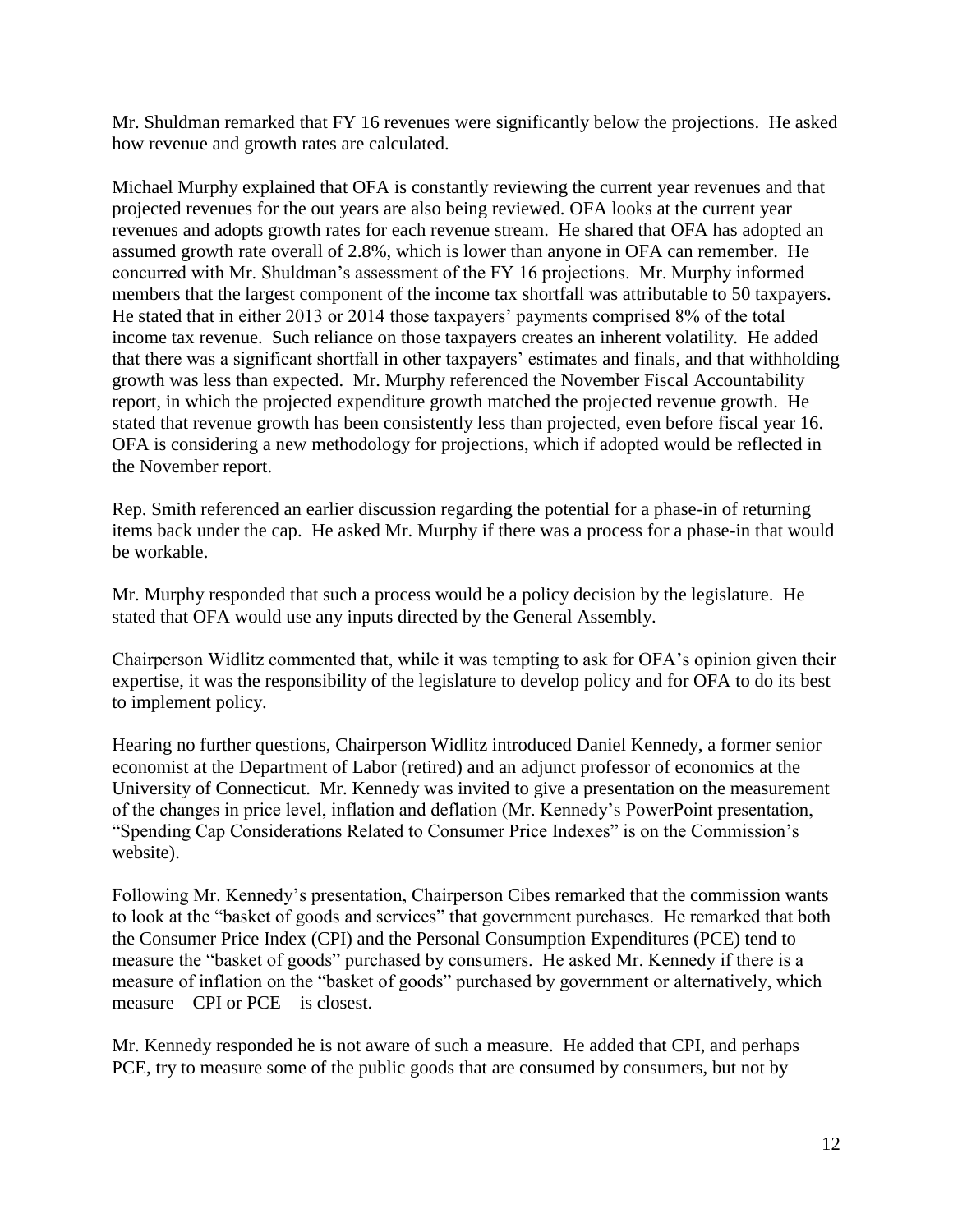government. He offered that, while he couldn't say for certain, perhaps PCE might be the better of the two measurements to use.

Mr. Shuldman concurred that the commission should look at the cost of government. He referenced *Digital Deflation*, by Graham Tanaka, in which Mr. Tanaka writes of his study of measuring the cost of buying a computer for the same price each year, while the cost of other related factors increase. He added that both CPI and PCE do not account for that. Mr. Shuldman asked Mr. Kennedy how to account for similar factors in determining the cost of government.

Mr. Kennedy responded that the specifics for looking at the cost of government would have to be determined.

Chairperson Widlitz asked if CPI would be a better indicator of the taxpayer's ability to pay than government inflation. Additionally, she asked Mr. Kennedy which of the measures currently in the statutory spending cap language – inflation rate or growth in personal income – would be the better measure of what is reasonable for the taxpayers.

Mr. Kennedy responded that two indices should be examined – one that measures the cost of government to purchase things, and one that measures what consumers can afford.

Rep. Ziobron asked if there is an index specifically for Connecticut. She cited the state's high cost of living. She wondered if there were state by state indices published.

Mr. Kennedy replied that the Bureau of Labor Statistics (BLS) publishes indices for thirty metropolitan areas. Information on the three largest metropolitan areas (New York, Los Angeles, and Chicago) is published monthly. These three areas are considered Consolidated Statistical Areas (CSA), which are areas comprised of two or more metropolitan areas that have grown together. Fairfield County is considered to be part of the New York CSA. Mr. Kennedy informed members that one or two towns in Northern Windham County are included in the Worcester MSA. Hartford does not have its own index and he is not aware of any plans to develop one.

Rep. Ziobron asked that the links provided by Mr. Kennedy in his presentation be sent to members.

Chairperson Cibes referred to Mr. Shuldman's remarks regarding *Digital Deflation* and the issue of productivity changes. He stated that many of the services government provides are not productive; rather they are face to face personal services that are not subject to the use of technology as would be reflected in Moore's Law, according to William Baumol. He believes the commission will need to make a distinction between goods and services that are productive and those that are not, and will need to seek out what will best suit the commission's deliberations.

Mr. Shuldman asked if the computer issues experienced by the Department of Motor Vehicles would be part of the discussion.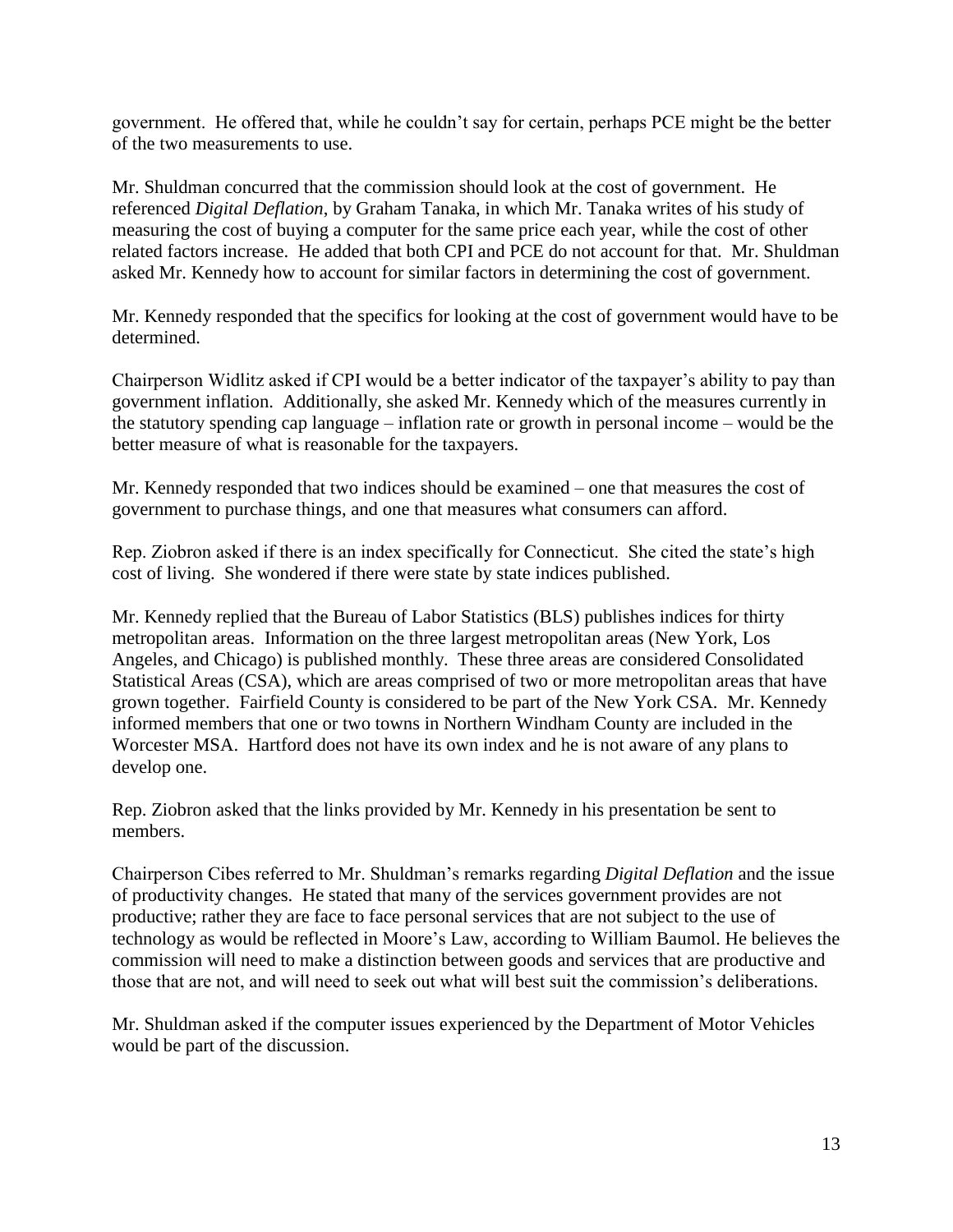Chairperson Cibes replied that Mr. Shuldman made a legitimate point, as there are some functions of government that are subject to Moore's Law.

Sen. Cassano asked if any states have created their own index. He stated that, while the state does not purchase things like fruit and milk, it does buy construction and highway materials, it does pay salaries, and it provides services to its citizens. He believes that, in reality, the spending cap has nothing to do with the CPI. Further, he believes the spending cap should be based on the services provided to state residents. He asked Mr. Kennedy if he knew of states that had constructed a spending cap to reflect that point.

Mr. Kennedy responded that he did not know of any states that had done such. He added that Sen. Cassano's remarks got to Chairperson Cibes' comments regarding developing an index for public services consumption.

Mr. Fiore referenced a calculation that might be close to government expenditures – the GDP calculation, which includes the implicit price deflator. He stated that there is one is for state and local government. He asked Mr. Kennedy to comment on using this as a measure.

Mr. Kennedy replied that the implicit price deflator is at a more general level and does not get into the detail discussed by commission members.

Mr. Fiore stated that the biggest component of government expenditures is personnel costs.

Mr. Kennedy stated that the idea behind the implicit price deflator for GDP is to try to measure the quantity of output, rather than the price indices, which get at trying to measure expenditures.

Mr. Fiore asked Mr. Kennedy if he thought it would not be a good indicator of the goods government buys.

Mr. Kennedy replied that he would not rule it out. He offered that his comments were to point out that it is important to recognize the difference in the two types of indices.

Mr. Hunter commented that, over the long term, it's about balancing income and expenditures. One view that can be taken, by those who think they are taxed too little, is to look at expenditure growth over time and match income to that amount. Another view, taken by those who believe they are taxed too much, would be to look at income growth over time and match expenditures to that amount. He expressed an interest in looking at how to come to terms with projections or growth in the base, based on income. He asked Mr. Kennedy if there were indices to track that.

Mr. Kennedy responded that one could look at the indices that measure real income. However, that gets back to either CPI or PCE when deflating nominal income to determine real income.

Mr. Hunter remarked that it tracks back to decades ago when there were wage rates that moved in sync with some inflationary index. He stated that there are now a number of phenomena in play, such as the shifts in job categories, from high wage jobs to low wage jobs, which have resulted in lower income growth. He further remarked that there are a number of challenges that